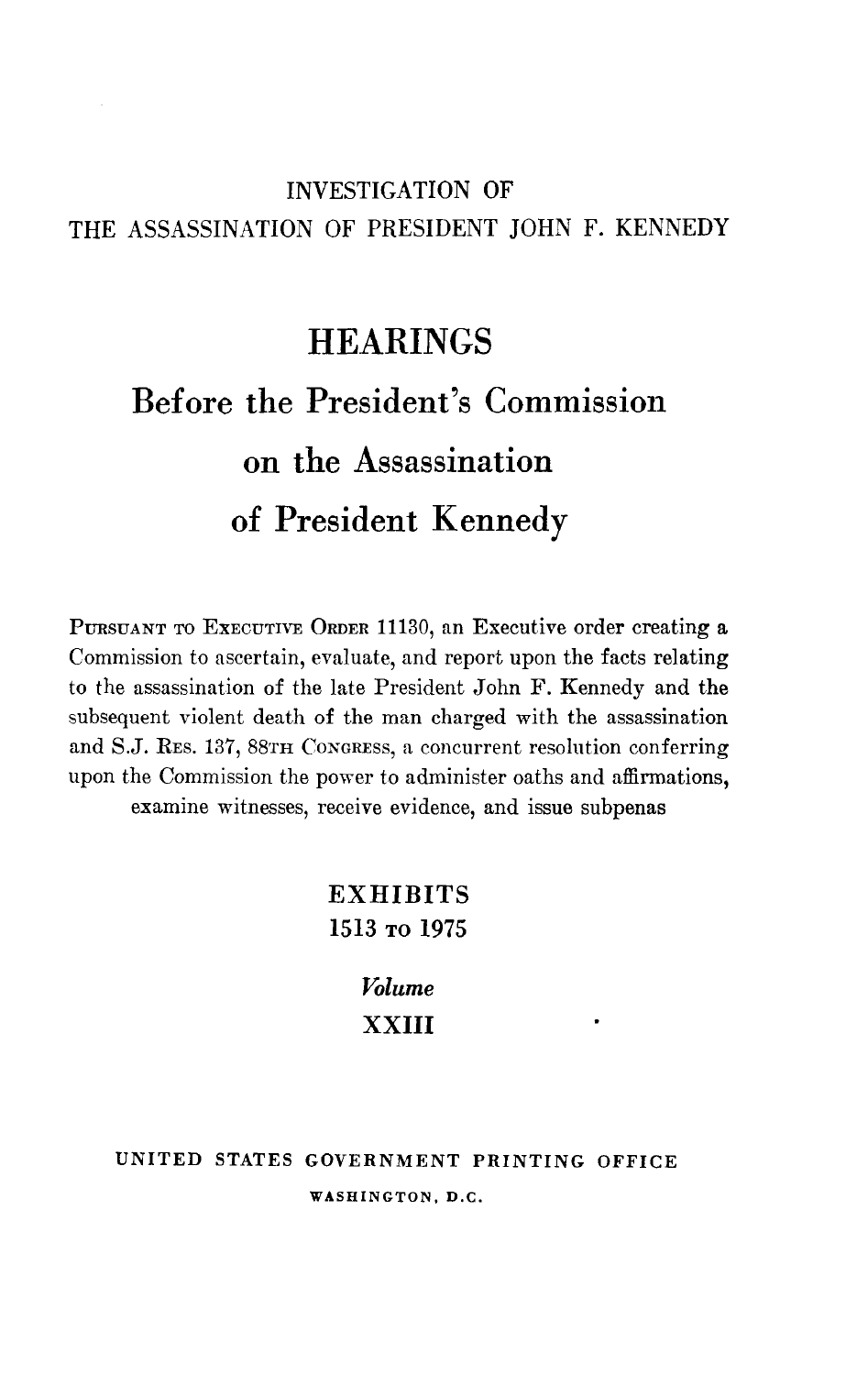U.S. GOVERNMENT PRINTING OFFICE, WASHINGTON : 1964

For sale in complete sets by the Superintendent of Documents, U.S . Government Printing Office Washington, D .C ., <sup>20402</sup>